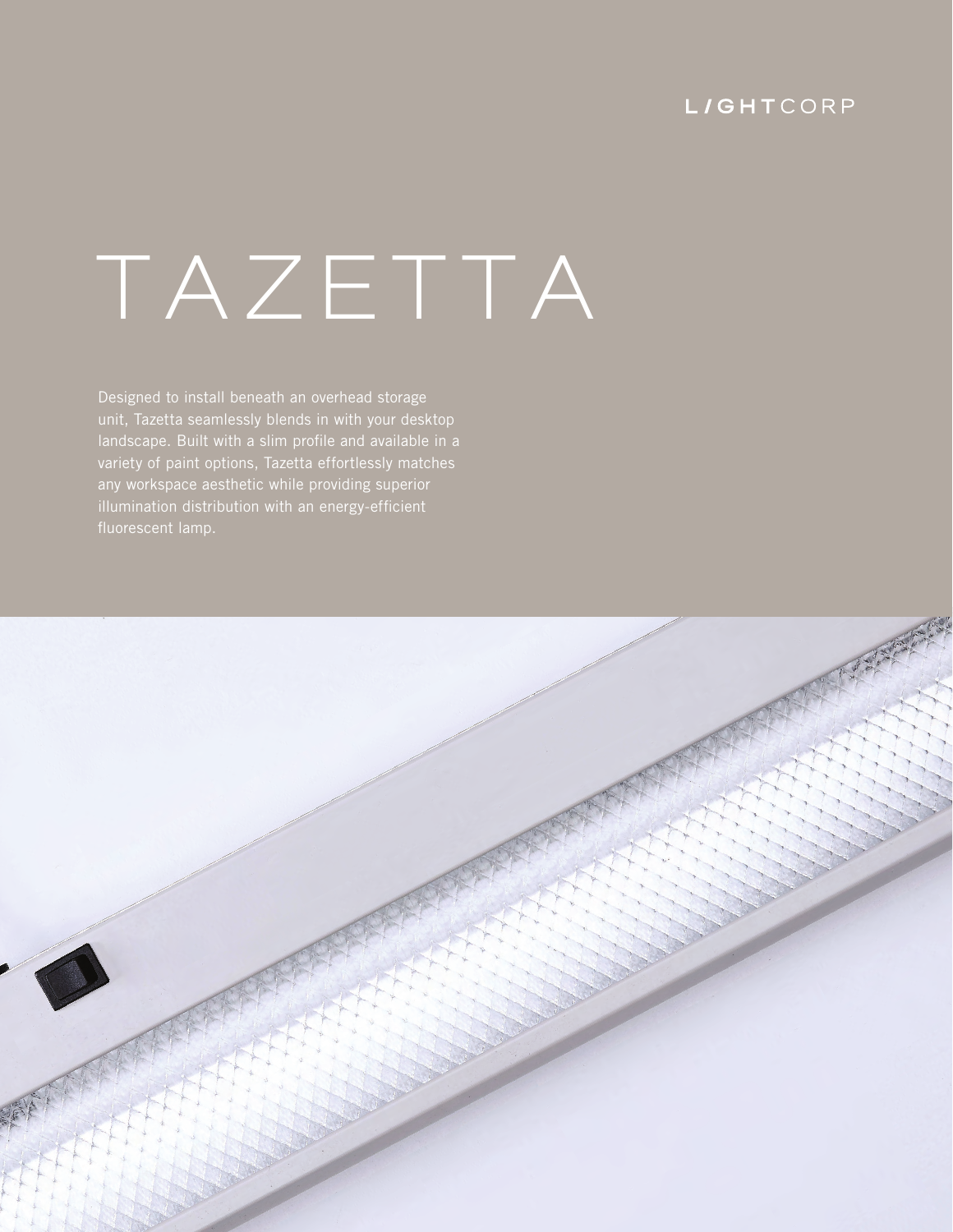# **TAZE T TA** Fluorescent Under Shelf Light

#### FEATURES

- Allows for daisy chain linking up to five fixtures maximum.
- One cord clip is included with each fixture, two cord clips included with each daisy chain fixture.
- Additional finishes and custom matching available. Please contact Inside Sales at 800.526.5658 to learn more.

**WARRANTY:**

3 years (excluding lamps)

#### **SPECIFICATIONS**

**LENGTHS:** 13", 24", 36", 48", 60"

**POWER CONSUMPTION:** 8W / 14W / 21W / 28W / 35W

**LAMP:** T5 fluorescent

#### **BALLAST:**

Normal power factor (60" features high power factor) **COLOR TEMPERATURE:** 3500K

**LENS:** prismatic

**REFLECTOR:** UV stable silver reflector

**CORD:** 9' black, 90° SW plug, exit center

**MATERIAL:** powder coated steel and plastic

**MOUNTING:**  keyhole slots or spring bars

**CERTIFICATIONS:** ETL listed: compliant to UL 153 & CSA C22.2 No. 250.4; UL 1598; TAA



#### DIMENSIONS



|             |                      | <b>SUGGESTED</b>  |
|-------------|----------------------|-------------------|
| <b>SIZE</b> | <b>ACTUAL LENGTH</b> | <b>SHELF SIZE</b> |
| 13"         | 13.0"                | 24"               |
| <b>24"</b>  | 23.3"                | $30" - 36"$       |
| 36"         | 35.1"                | $42" - 48"$       |
| 48"         | 46.9"                | $54" - 60"$       |
| 60"         | 58.7"                | >72"              |

## **L/GHTCORP**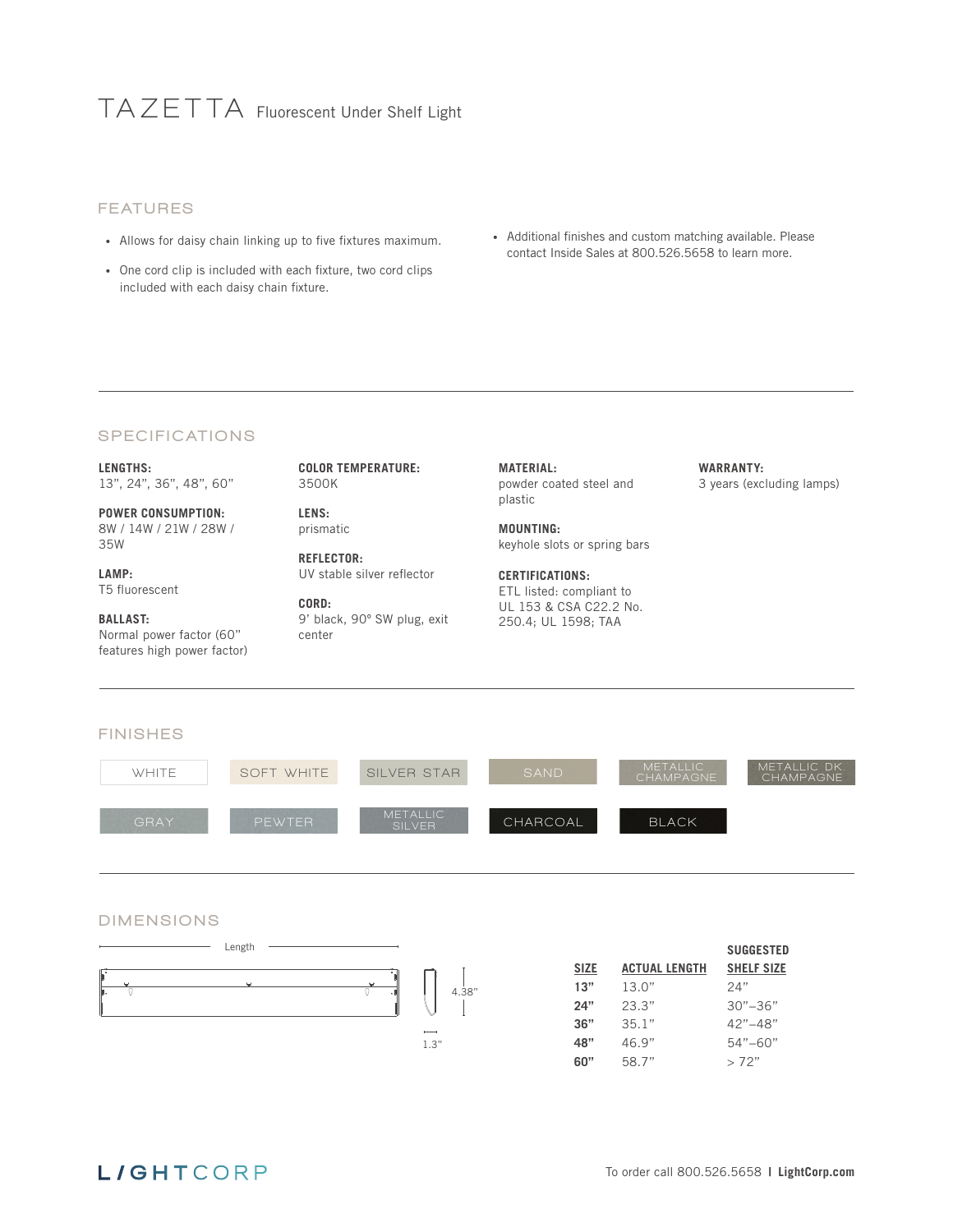# **TAZE T TA** Fluorescent Under Shelf Light

### ACCESSORIES



Horizontal Cord Manager

Vertical Cord Manager poroconomoro

12" Vertical Cord Manager

#### SUSTAINABILITY NOTES

- Made with fully-recyclable powder coated steel and plastic. Please contact your local county or municipality to determine your local recycling options.
- High performance ELE high power factor electronic ballast available as an option for increased efficiency